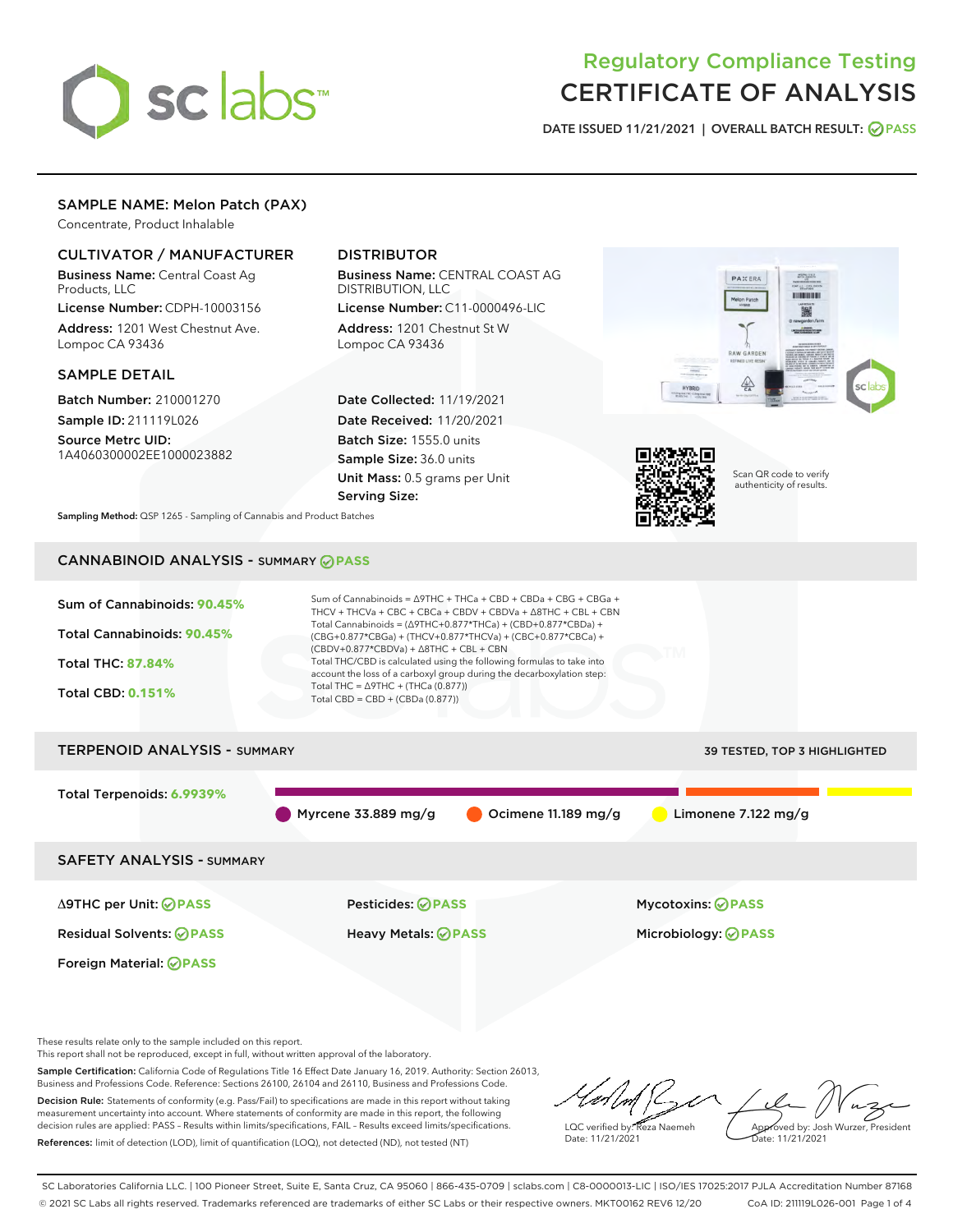

Terpene analysis utilizing gas chromatography-flame ionization detection (GC-



MELON PATCH (PAX) | DATE ISSUED 11/21/2021 | OVERALL BATCH RESULT: ☑ PASS

TERPENOID TEST RESULTS - 11/21/2021

FID). **Method:** QSP 1192 - Analysis of Terpenoids by GC-FID

# CANNABINOID TEST RESULTS - 11/20/2021 2 PASS

Tested by high-performance liquid chromatography with diode-array detection (HPLC-DAD). **Method:** QSP 1157 - Analysis of Cannabinoids by HPLC-DAD

#### TOTAL CANNABINOIDS: **90.45%**

Total Cannabinoids (Total THC) + (Total CBD) + (Total CBG) + (Total THCV) + (Total CBC) + (Total CBDV) + ∆8THC + CBL + CBN

TOTAL THC: **87.84%** Total THC (∆9THC+0.877\*THCa)

TOTAL CBD: **0.151%**

Total CBD (CBD+0.877\*CBDa)

TOTAL CBG: 1.909% Total CBG (CBG+0.877\*CBGa)

TOTAL THCV: 0.43% Total THCV (THCV+0.877\*THCVa)

TOTAL CBC: ND Total CBC (CBC+0.877\*CBCa)

TOTAL CBDV: ND Total CBDV (CBDV+0.877\*CBDVa)

| <b>COMPOUND</b>            | LOD/LOQ<br>(mg/g) | <b>MEASUREMENT</b><br><b>UNCERTAINTY</b><br>(mg/g) | <b>RESULT</b><br>(mg/g) | <b>RESULT</b><br>(%) |
|----------------------------|-------------------|----------------------------------------------------|-------------------------|----------------------|
| <b>A9THC</b>               | 0.06 / 0.26       | ±30.217                                            | 878.40                  | 87.840               |
| <b>CBG</b>                 | 0.06 / 0.19       | ±0.752                                             | 19.09                   | 1.909                |
| <b>THCV</b>                | 0.1 / 0.2         | ±0.21                                              | 4.3                     | 0.43                 |
| <b>CBD</b>                 | 0.07/0.29         | ±0.070                                             | 1.51                    | 0.151                |
| <b>CBN</b>                 | 0.1 / 0.3         | ±0.08                                              | 1.2                     | 0.12                 |
| $\triangle$ 8THC           | 0.1 / 0.4         | N/A                                                | <b>ND</b>               | <b>ND</b>            |
| <b>THCa</b>                | 0.05/0.14         | N/A                                                | <b>ND</b>               | <b>ND</b>            |
| <b>THCVa</b>               | 0.07/0.20         | N/A                                                | <b>ND</b>               | <b>ND</b>            |
| <b>CBDa</b>                | 0.02/0.19         | N/A                                                | <b>ND</b>               | <b>ND</b>            |
| <b>CBDV</b>                | 0.04 / 0.15       | N/A                                                | <b>ND</b>               | <b>ND</b>            |
| <b>CBDVa</b>               | 0.03/0.53         | N/A                                                | <b>ND</b>               | <b>ND</b>            |
| <b>CBGa</b>                | 0.1 / 0.2         | N/A                                                | <b>ND</b>               | <b>ND</b>            |
| <b>CBL</b>                 | 0.06 / 0.24       | N/A                                                | <b>ND</b>               | <b>ND</b>            |
| <b>CBC</b>                 | 0.2 / 0.5         | N/A                                                | <b>ND</b>               | <b>ND</b>            |
| <b>CBCa</b>                | 0.07/0.28         | N/A                                                | <b>ND</b>               | <b>ND</b>            |
| <b>SUM OF CANNABINOIDS</b> |                   |                                                    | 904.5 mg/g              | 90.45%               |

#### **UNIT MASS: 0.5 grams per Unit**

| ∆9THC per Unit                         | 1120 per-package limit | 439.20 mg/unit  | <b>PASS</b> |
|----------------------------------------|------------------------|-----------------|-------------|
| <b>Total THC per Unit</b>              |                        | 439.20 mg/unit  |             |
| <b>CBD</b> per Unit                    |                        | $0.76$ mg/unit  |             |
| <b>Total CBD per Unit</b>              |                        | $0.76$ mg/unit  |             |
| <b>Sum of Cannabinoids</b><br>per Unit |                        | 452.2 mg/unit   |             |
| <b>Total Cannabinoids</b><br>per Unit  |                        | $452.3$ mg/unit |             |

| <b>COMPOUND</b>         | LOD/LOQ<br>(mg/g) | <b>MEASUREMENT</b><br>UNCERTAINTY<br>(mg/g) | <b>RESULT</b><br>(mg/g)                         | <b>RESULT</b><br>(%) |
|-------------------------|-------------------|---------------------------------------------|-------------------------------------------------|----------------------|
| <b>Myrcene</b>          | 0.008 / 0.025     | ±0.4372                                     | 33.889                                          | 3.3889               |
| Ocimene                 | 0.011 / 0.038     | ±0.3592                                     | 11.189                                          | 1.1189               |
| Limonene                | 0.005 / 0.016     | ±0.1018                                     | 7.122                                           | 0.7122               |
| β Caryophyllene         | 0.004 / 0.012     | ±0.2101                                     | 5.903                                           | 0.5903               |
| Linalool                | 0.009 / 0.032     | ±0.0846                                     | 2.226                                           | 0.2226               |
| $\alpha$ Pinene         | 0.005 / 0.017     | ±0.0161                                     | 1.868                                           | 0.1868               |
| Terpineol               | 0.016 / 0.055     | ±0.1109                                     | 1.806                                           | 0.1806               |
| trans-β-Farnesene       | 0.008 / 0.025     | ±0.0641                                     | 1.806                                           | 0.1806               |
| $\alpha$ Humulene       | 0.009/0.029       | ±0.0508                                     | 1.581                                           | 0.1581               |
| <b>β Pinene</b>         | 0.004 / 0.014     | ±0.0169                                     | 1.472                                           | 0.1472               |
| Fenchol                 | 0.010 / 0.034     | ±0.0144                                     | 0.372                                           | 0.0372               |
| Camphene                | 0.005 / 0.015     | ±0.0015                                     | 0.129                                           | 0.0129               |
| Nerolidol               | 0.009 / 0.028     | ±0.0073                                     | 0.116                                           | 0.0116               |
| Terpinolene             | 0.008 / 0.026     | ±0.0022                                     | 0.107                                           | 0.0107               |
| <b>Borneol</b>          | 0.005 / 0.016     | ±0.0041                                     | 0.097                                           | 0.0097               |
| Fenchone                | 0.009 / 0.028     | ±0.0026                                     | 0.089                                           | 0.0089               |
| Caryophyllene<br>Oxide  | 0.010 / 0.033     | ±0.0022                                     | 0.047                                           | 0.0047               |
| Valencene               | 0.009 / 0.030     | ±0.0022                                     | 0.032                                           | 0.0032               |
| Eucalyptol              | 0.006 / 0.018     | ±0.0008                                     | 0.030                                           | 0.0030               |
| $\gamma$ Terpinene      | 0.006 / 0.018     | ±0.0005                                     | 0.029                                           | 0.0029               |
| $\alpha$ Bisabolol      | 0.008 / 0.026     | ±0.0015                                     | 0.029                                           | 0.0029               |
| Sabinene                | 0.004 / 0.014     | N/A                                         | <loq< td=""><td><loq< td=""></loq<></td></loq<> | <loq< td=""></loq<>  |
| $\alpha$ Phellandrene   | 0.006 / 0.020     | N/A                                         | <loq< td=""><td><loq< td=""></loq<></td></loq<> | <loq< td=""></loq<>  |
| $\alpha$ Terpinene      | 0.005 / 0.017     | N/A                                         | <loq< td=""><td><loq< td=""></loq<></td></loq<> | <loq< td=""></loq<>  |
| Sabinene Hydrate        | 0.006 / 0.022     | N/A                                         | <loq< td=""><td><loq< td=""></loq<></td></loq<> | <loq< td=""></loq<>  |
| Isoborneol              | 0.004 / 0.012     | N/A                                         | <loq< td=""><td><loq< td=""></loq<></td></loq<> | <loq< td=""></loq<>  |
| Geraniol                | 0.002 / 0.007     | N/A                                         | <loq< td=""><td><loq< td=""></loq<></td></loq<> | <loq< td=""></loq<>  |
| 3 Carene                | 0.005 / 0.018     | N/A                                         | <b>ND</b>                                       | <b>ND</b>            |
| p-Cymene                | 0.005 / 0.016     | N/A                                         | <b>ND</b>                                       | <b>ND</b>            |
| (-)-Isopulegol          | 0.005 / 0.016     | N/A                                         | ND                                              | ND                   |
| Camphor                 | 0.006 / 0.019     | N/A                                         | ND                                              | ND                   |
| Menthol                 | 0.008 / 0.025     | N/A                                         | ND                                              | ND                   |
| Nerol                   | 0.003 / 0.011     | N/A                                         | ND                                              | ND                   |
| Citronellol             | 0.003 / 0.010     | N/A                                         | ND                                              | ND                   |
| R-(+)-Pulegone          | 0.003 / 0.011     | N/A                                         | ND                                              | ND                   |
| <b>Geranyl Acetate</b>  | 0.004 / 0.014     | N/A                                         | ND                                              | ND                   |
| $\alpha$ Cedrene        | 0.005 / 0.016     | N/A                                         | ND                                              | ND                   |
| Guaiol                  | 0.009 / 0.030     | N/A                                         | ND                                              | <b>ND</b>            |
| Cedrol                  | 0.008 / 0.027     | N/A                                         | ND                                              | ND                   |
| <b>TOTAL TERPENOIDS</b> |                   |                                             | 69.939 mg/g                                     | 6.9939%              |

SC Laboratories California LLC. | 100 Pioneer Street, Suite E, Santa Cruz, CA 95060 | 866-435-0709 | sclabs.com | C8-0000013-LIC | ISO/IES 17025:2017 PJLA Accreditation Number 87168 © 2021 SC Labs all rights reserved. Trademarks referenced are trademarks of either SC Labs or their respective owners. MKT00162 REV6 12/20 CoA ID: 211119L026-001 Page 2 of 4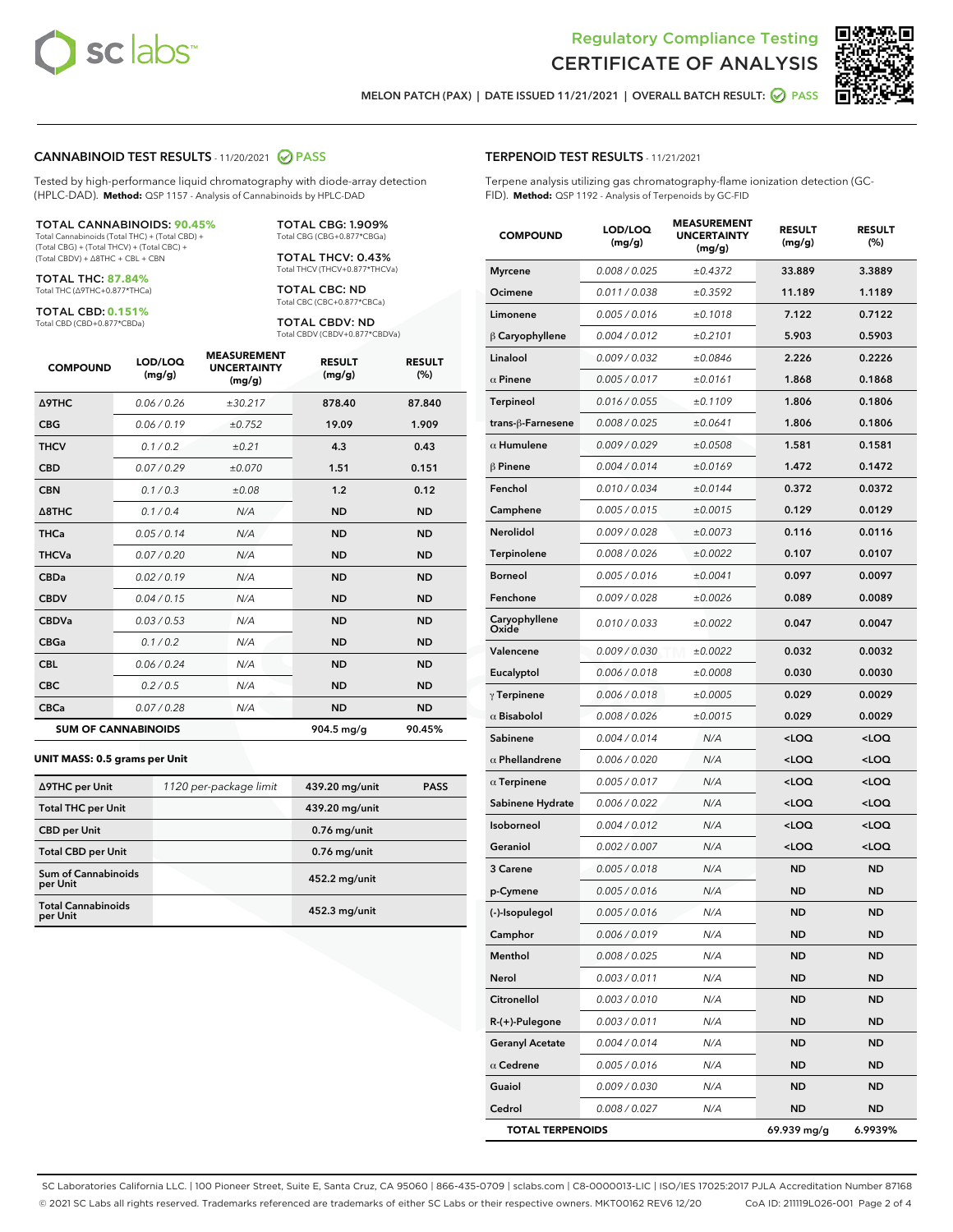



MELON PATCH (PAX) | DATE ISSUED 11/21/2021 | OVERALL BATCH RESULT:  $\bigotimes$  PASS

# CATEGORY 1 PESTICIDE TEST RESULTS - 11/21/2021 2 PASS

Pesticide and plant growth regulator analysis utilizing high-performance liquid chromatography-mass spectrometry (HPLC-MS) or gas chromatography-mass spectrometry (GC-MS). \*GC-MS utilized where indicated. **Method:** QSP 1212 - Analysis of Pesticides and Mycotoxins by LC-MS or QSP 1213 - Analysis of Pesticides by GC-MS

| <b>Aldicarb</b><br>0.03 / 0.08<br><b>ND</b><br>$\ge$ LOD<br>N/A<br><b>PASS</b><br>Carbofuran<br>0.02/0.05<br>$\ge$ LOD<br>N/A<br><b>ND</b><br><b>PASS</b><br>Chlordane*<br>0.03 / 0.08<br><b>ND</b><br>$>$ LOD<br>N/A<br><b>PASS</b><br>0.03/0.10<br><b>ND</b><br><b>PASS</b><br>Chlorfenapyr*<br>$\ge$ LOD<br>N/A<br>0.02 / 0.06<br>N/A<br><b>ND</b><br><b>PASS</b><br>Chlorpyrifos<br>$\ge$ LOD<br>0.02 / 0.07<br>N/A<br><b>ND</b><br><b>PASS</b><br>Coumaphos<br>$>$ LOD<br>Daminozide<br>0.02 / 0.07<br>$\ge$ LOD<br>N/A<br><b>ND</b><br><b>PASS</b><br><b>DDVP</b><br>0.03/0.09<br>$\ge$ LOD<br>N/A<br><b>ND</b><br><b>PASS</b><br>(Dichlorvos)<br>Dimethoate<br><b>ND</b><br><b>PASS</b><br>0.03 / 0.08<br>$>$ LOD<br>N/A<br>0.03/0.10<br>Ethoprop(hos)<br>$\ge$ LOD<br>N/A<br><b>ND</b><br><b>PASS</b><br>0.02 / 0.06<br>$\ge$ LOD<br>N/A<br><b>ND</b><br><b>PASS</b><br>Etofenprox<br>Fenoxycarb<br>0.03 / 0.08<br>$>$ LOD<br>N/A<br><b>ND</b><br><b>PASS</b><br>0.03 / 0.08<br><b>ND</b><br><b>PASS</b><br>Fipronil<br>$\ge$ LOD<br>N/A<br>Imazalil<br>0.02 / 0.06<br>$>$ LOD<br>N/A<br><b>ND</b><br><b>PASS</b><br>0.02 / 0.07<br>Methiocarb<br>N/A<br><b>ND</b><br>$>$ LOD<br><b>PASS</b><br>Methyl<br>0.03/0.10<br>$\ge$ LOD<br>N/A<br><b>ND</b><br><b>PASS</b><br>parathion<br>0.03/0.09<br>$\ge$ LOD<br>N/A<br><b>ND</b><br><b>PASS</b><br><b>Mevinphos</b><br>Paclobutrazol<br>0.02 / 0.05<br>$\ge$ LOD<br>N/A<br><b>ND</b><br><b>PASS</b><br>0.03/0.09<br>N/A<br>$\ge$ LOD<br><b>ND</b><br><b>PASS</b><br>Propoxur<br>0.03 / 0.08<br><b>ND</b><br><b>PASS</b><br>Spiroxamine<br>$\ge$ LOD<br>N/A<br><b>PASS</b><br>Thiacloprid<br>0.03/0.10<br>$\ge$ LOD<br>N/A<br><b>ND</b> | <b>COMPOUND</b> | LOD/LOQ<br>$(\mu g/g)$ | <b>ACTION</b><br>LIMIT<br>$(\mu g/g)$ | <b>MEASUREMENT</b><br><b>UNCERTAINTY</b><br>$(\mu g/g)$ | <b>RESULT</b><br>$(\mu g/g)$ | <b>RESULT</b> |
|----------------------------------------------------------------------------------------------------------------------------------------------------------------------------------------------------------------------------------------------------------------------------------------------------------------------------------------------------------------------------------------------------------------------------------------------------------------------------------------------------------------------------------------------------------------------------------------------------------------------------------------------------------------------------------------------------------------------------------------------------------------------------------------------------------------------------------------------------------------------------------------------------------------------------------------------------------------------------------------------------------------------------------------------------------------------------------------------------------------------------------------------------------------------------------------------------------------------------------------------------------------------------------------------------------------------------------------------------------------------------------------------------------------------------------------------------------------------------------------------------------------------------------------------------------------------------------------------------------------------------------------------------------------------------------------------|-----------------|------------------------|---------------------------------------|---------------------------------------------------------|------------------------------|---------------|
|                                                                                                                                                                                                                                                                                                                                                                                                                                                                                                                                                                                                                                                                                                                                                                                                                                                                                                                                                                                                                                                                                                                                                                                                                                                                                                                                                                                                                                                                                                                                                                                                                                                                                              |                 |                        |                                       |                                                         |                              |               |
|                                                                                                                                                                                                                                                                                                                                                                                                                                                                                                                                                                                                                                                                                                                                                                                                                                                                                                                                                                                                                                                                                                                                                                                                                                                                                                                                                                                                                                                                                                                                                                                                                                                                                              |                 |                        |                                       |                                                         |                              |               |
|                                                                                                                                                                                                                                                                                                                                                                                                                                                                                                                                                                                                                                                                                                                                                                                                                                                                                                                                                                                                                                                                                                                                                                                                                                                                                                                                                                                                                                                                                                                                                                                                                                                                                              |                 |                        |                                       |                                                         |                              |               |
|                                                                                                                                                                                                                                                                                                                                                                                                                                                                                                                                                                                                                                                                                                                                                                                                                                                                                                                                                                                                                                                                                                                                                                                                                                                                                                                                                                                                                                                                                                                                                                                                                                                                                              |                 |                        |                                       |                                                         |                              |               |
|                                                                                                                                                                                                                                                                                                                                                                                                                                                                                                                                                                                                                                                                                                                                                                                                                                                                                                                                                                                                                                                                                                                                                                                                                                                                                                                                                                                                                                                                                                                                                                                                                                                                                              |                 |                        |                                       |                                                         |                              |               |
|                                                                                                                                                                                                                                                                                                                                                                                                                                                                                                                                                                                                                                                                                                                                                                                                                                                                                                                                                                                                                                                                                                                                                                                                                                                                                                                                                                                                                                                                                                                                                                                                                                                                                              |                 |                        |                                       |                                                         |                              |               |
|                                                                                                                                                                                                                                                                                                                                                                                                                                                                                                                                                                                                                                                                                                                                                                                                                                                                                                                                                                                                                                                                                                                                                                                                                                                                                                                                                                                                                                                                                                                                                                                                                                                                                              |                 |                        |                                       |                                                         |                              |               |
|                                                                                                                                                                                                                                                                                                                                                                                                                                                                                                                                                                                                                                                                                                                                                                                                                                                                                                                                                                                                                                                                                                                                                                                                                                                                                                                                                                                                                                                                                                                                                                                                                                                                                              |                 |                        |                                       |                                                         |                              |               |
|                                                                                                                                                                                                                                                                                                                                                                                                                                                                                                                                                                                                                                                                                                                                                                                                                                                                                                                                                                                                                                                                                                                                                                                                                                                                                                                                                                                                                                                                                                                                                                                                                                                                                              |                 |                        |                                       |                                                         |                              |               |
|                                                                                                                                                                                                                                                                                                                                                                                                                                                                                                                                                                                                                                                                                                                                                                                                                                                                                                                                                                                                                                                                                                                                                                                                                                                                                                                                                                                                                                                                                                                                                                                                                                                                                              |                 |                        |                                       |                                                         |                              |               |
|                                                                                                                                                                                                                                                                                                                                                                                                                                                                                                                                                                                                                                                                                                                                                                                                                                                                                                                                                                                                                                                                                                                                                                                                                                                                                                                                                                                                                                                                                                                                                                                                                                                                                              |                 |                        |                                       |                                                         |                              |               |
|                                                                                                                                                                                                                                                                                                                                                                                                                                                                                                                                                                                                                                                                                                                                                                                                                                                                                                                                                                                                                                                                                                                                                                                                                                                                                                                                                                                                                                                                                                                                                                                                                                                                                              |                 |                        |                                       |                                                         |                              |               |
|                                                                                                                                                                                                                                                                                                                                                                                                                                                                                                                                                                                                                                                                                                                                                                                                                                                                                                                                                                                                                                                                                                                                                                                                                                                                                                                                                                                                                                                                                                                                                                                                                                                                                              |                 |                        |                                       |                                                         |                              |               |
|                                                                                                                                                                                                                                                                                                                                                                                                                                                                                                                                                                                                                                                                                                                                                                                                                                                                                                                                                                                                                                                                                                                                                                                                                                                                                                                                                                                                                                                                                                                                                                                                                                                                                              |                 |                        |                                       |                                                         |                              |               |
|                                                                                                                                                                                                                                                                                                                                                                                                                                                                                                                                                                                                                                                                                                                                                                                                                                                                                                                                                                                                                                                                                                                                                                                                                                                                                                                                                                                                                                                                                                                                                                                                                                                                                              |                 |                        |                                       |                                                         |                              |               |
|                                                                                                                                                                                                                                                                                                                                                                                                                                                                                                                                                                                                                                                                                                                                                                                                                                                                                                                                                                                                                                                                                                                                                                                                                                                                                                                                                                                                                                                                                                                                                                                                                                                                                              |                 |                        |                                       |                                                         |                              |               |
|                                                                                                                                                                                                                                                                                                                                                                                                                                                                                                                                                                                                                                                                                                                                                                                                                                                                                                                                                                                                                                                                                                                                                                                                                                                                                                                                                                                                                                                                                                                                                                                                                                                                                              |                 |                        |                                       |                                                         |                              |               |
|                                                                                                                                                                                                                                                                                                                                                                                                                                                                                                                                                                                                                                                                                                                                                                                                                                                                                                                                                                                                                                                                                                                                                                                                                                                                                                                                                                                                                                                                                                                                                                                                                                                                                              |                 |                        |                                       |                                                         |                              |               |
|                                                                                                                                                                                                                                                                                                                                                                                                                                                                                                                                                                                                                                                                                                                                                                                                                                                                                                                                                                                                                                                                                                                                                                                                                                                                                                                                                                                                                                                                                                                                                                                                                                                                                              |                 |                        |                                       |                                                         |                              |               |
|                                                                                                                                                                                                                                                                                                                                                                                                                                                                                                                                                                                                                                                                                                                                                                                                                                                                                                                                                                                                                                                                                                                                                                                                                                                                                                                                                                                                                                                                                                                                                                                                                                                                                              |                 |                        |                                       |                                                         |                              |               |
|                                                                                                                                                                                                                                                                                                                                                                                                                                                                                                                                                                                                                                                                                                                                                                                                                                                                                                                                                                                                                                                                                                                                                                                                                                                                                                                                                                                                                                                                                                                                                                                                                                                                                              |                 |                        |                                       |                                                         |                              |               |

## CATEGORY 2 PESTICIDE TEST RESULTS - 11/21/2021 @ PASS

| <b>COMPOUND</b>          | LOD/LOO<br>$(\mu g/g)$ | <b>ACTION</b><br>LIMIT<br>$(\mu g/g)$ | <b>MEASUREMENT</b><br><b>UNCERTAINTY</b><br>$(\mu g/g)$ | <b>RESULT</b><br>$(\mu g/g)$ | <b>RESULT</b> |  |
|--------------------------|------------------------|---------------------------------------|---------------------------------------------------------|------------------------------|---------------|--|
| Abamectin                | 0.03/0.10              | 0.1                                   | N/A                                                     | <b>ND</b>                    | <b>PASS</b>   |  |
| Acephate                 | 0.02/0.07              | 0.1                                   | N/A                                                     | <b>ND</b>                    | <b>PASS</b>   |  |
| Acequinocyl              | 0.02/0.07              | 0.1                                   | N/A                                                     | <b>ND</b>                    | <b>PASS</b>   |  |
| Acetamiprid              | 0.02 / 0.05            | 0.1                                   | N/A                                                     | <b>ND</b>                    | <b>PASS</b>   |  |
| Azoxystrobin             | 0.02/0.07              | 0.1                                   | N/A                                                     | <b>ND</b>                    | <b>PASS</b>   |  |
| <b>Bifenazate</b>        | 0.01 / 0.04            | 0.1                                   | N/A                                                     | <b>ND</b>                    | <b>PASS</b>   |  |
| <b>Bifenthrin</b>        | 0.02 / 0.05            | 3                                     | N/A                                                     | <b>ND</b>                    | <b>PASS</b>   |  |
| <b>Boscalid</b>          | 0.03/0.09              | 0.1                                   | N/A                                                     | <b>ND</b>                    | <b>PASS</b>   |  |
| Captan                   | 0.19/0.57              | 0.7                                   | N/A                                                     | <b>ND</b>                    | <b>PASS</b>   |  |
| Carbaryl                 | 0.02/0.06              | 0.5                                   | N/A                                                     | <b>ND</b>                    | <b>PASS</b>   |  |
| Chlorantranilip-<br>role | 0.04/0.12              | 10                                    | N/A                                                     | <b>ND</b>                    | <b>PASS</b>   |  |
| Clofentezine             | 0.03/0.09              | 0.1                                   | N/A                                                     | <b>ND</b>                    | <b>PASS</b>   |  |

| <b>CATEGORY 2 PESTICIDE TEST RESULTS</b> - 11/21/2021 continued |
|-----------------------------------------------------------------|
|                                                                 |

| <b>COMPOUND</b>               | LOD/LOQ<br>(µg/g) | <b>ACTION</b><br><b>LIMIT</b><br>$(\mu g/g)$ | <b>MEASUREMENT</b><br><b>UNCERTAINTY</b><br>$(\mu g/g)$ | <b>RESULT</b><br>(µg/g) | <b>RESULT</b> |
|-------------------------------|-------------------|----------------------------------------------|---------------------------------------------------------|-------------------------|---------------|
| Cyfluthrin                    | 0.12 / 0.38       | $\overline{c}$                               | N/A                                                     | ND                      | <b>PASS</b>   |
| Cypermethrin                  | 0.11 / 0.32       | $\mathcal{I}$                                | N/A                                                     | ND                      | <b>PASS</b>   |
| <b>Diazinon</b>               | 0.02 / 0.05       | 0.1                                          | N/A                                                     | <b>ND</b>               | <b>PASS</b>   |
| Dimethomorph                  | 0.03 / 0.09       | 2                                            | N/A                                                     | ND                      | <b>PASS</b>   |
| Etoxazole                     | 0.02 / 0.06       | 0.1                                          | N/A                                                     | ND                      | <b>PASS</b>   |
| Fenhexamid                    | 0.03 / 0.09       | 0.1                                          | N/A                                                     | ND                      | <b>PASS</b>   |
| Fenpyroximate                 | 0.02 / 0.06       | 0.1                                          | N/A                                                     | <b>ND</b>               | <b>PASS</b>   |
| Flonicamid                    | 0.03 / 0.10       | 0.1                                          | N/A                                                     | ND                      | <b>PASS</b>   |
| Fludioxonil                   | 0.03 / 0.10       | 0.1                                          | N/A                                                     | ND                      | <b>PASS</b>   |
| Hexythiazox                   | 0.02 / 0.07       | 0.1                                          | N/A                                                     | ND                      | <b>PASS</b>   |
| Imidacloprid                  | 0.04 / 0.11       | 5                                            | N/A                                                     | ND                      | <b>PASS</b>   |
| Kresoxim-methyl               | 0.02 / 0.07       | 0.1                                          | N/A                                                     | ND                      | <b>PASS</b>   |
| <b>Malathion</b>              | 0.03 / 0.09       | 0.5                                          | N/A                                                     | <b>ND</b>               | <b>PASS</b>   |
| Metalaxyl                     | 0.02 / 0.07       | $\overline{c}$                               | N/A                                                     | <b>ND</b>               | <b>PASS</b>   |
| Methomyl                      | 0.03 / 0.10       | $\mathcal{I}$                                | N/A                                                     | <b>ND</b>               | <b>PASS</b>   |
| Myclobutanil                  | 0.03 / 0.09       | 0.1                                          | N/A                                                     | <b>ND</b>               | <b>PASS</b>   |
| Naled                         | 0.02 / 0.07       | 0.1                                          | N/A                                                     | <b>ND</b>               | <b>PASS</b>   |
| Oxamyl                        | 0.04 / 0.11       | 0.5                                          | N/A                                                     | <b>ND</b>               | <b>PASS</b>   |
| Pentachloronitro-<br>benzene* | 0.03 / 0.09       | 0.1                                          | N/A                                                     | <b>ND</b>               | <b>PASS</b>   |
| Permethrin                    | 0.04 / 0.12       | 0.5                                          | N/A                                                     | <b>ND</b>               | <b>PASS</b>   |
| Phosmet                       | 0.03 / 0.10       | 0.1                                          | N/A                                                     | <b>ND</b>               | <b>PASS</b>   |
| Piperonylbu-<br>toxide        | 0.02 / 0.07       | 3                                            | N/A                                                     | <b>ND</b>               | <b>PASS</b>   |
| Prallethrin                   | 0.03 / 0.08       | 0.1                                          | N/A                                                     | ND                      | <b>PASS</b>   |
| Propiconazole                 | 0.02 / 0.07       | 0.1                                          | N/A                                                     | <b>ND</b>               | <b>PASS</b>   |
| Pyrethrins                    | 0.04 / 0.12       | 0.5                                          | N/A                                                     | <b>ND</b>               | <b>PASS</b>   |
| Pyridaben                     | 0.02 / 0.07       | 0.1                                          | N/A                                                     | ND                      | <b>PASS</b>   |
| Spinetoram                    | 0.02 / 0.07       | 0.1                                          | N/A                                                     | <b>ND</b>               | <b>PASS</b>   |
| Spinosad                      | 0.02 / 0.07       | 0.1                                          | N/A                                                     | <b>ND</b>               | <b>PASS</b>   |
| Spiromesifen                  | 0.02 / 0.05       | 0.1                                          | N/A                                                     | ND                      | <b>PASS</b>   |
| Spirotetramat                 | 0.02 / 0.06       | 0.1                                          | N/A                                                     | <b>ND</b>               | <b>PASS</b>   |
| Tebuconazole                  | 0.02 / 0.07       | 0.1                                          | N/A                                                     | ND                      | <b>PASS</b>   |
| Thiamethoxam                  | 0.03 / 0.10       | 5                                            | N/A                                                     | ND                      | <b>PASS</b>   |
| Trifloxystrobin               | 0.03 / 0.08       | 0.1                                          | N/A                                                     | ND                      | <b>PASS</b>   |

SC Laboratories California LLC. | 100 Pioneer Street, Suite E, Santa Cruz, CA 95060 | 866-435-0709 | sclabs.com | C8-0000013-LIC | ISO/IES 17025:2017 PJLA Accreditation Number 87168 © 2021 SC Labs all rights reserved. Trademarks referenced are trademarks of either SC Labs or their respective owners. MKT00162 REV6 12/20 CoA ID: 211119L026-001 Page 3 of 4